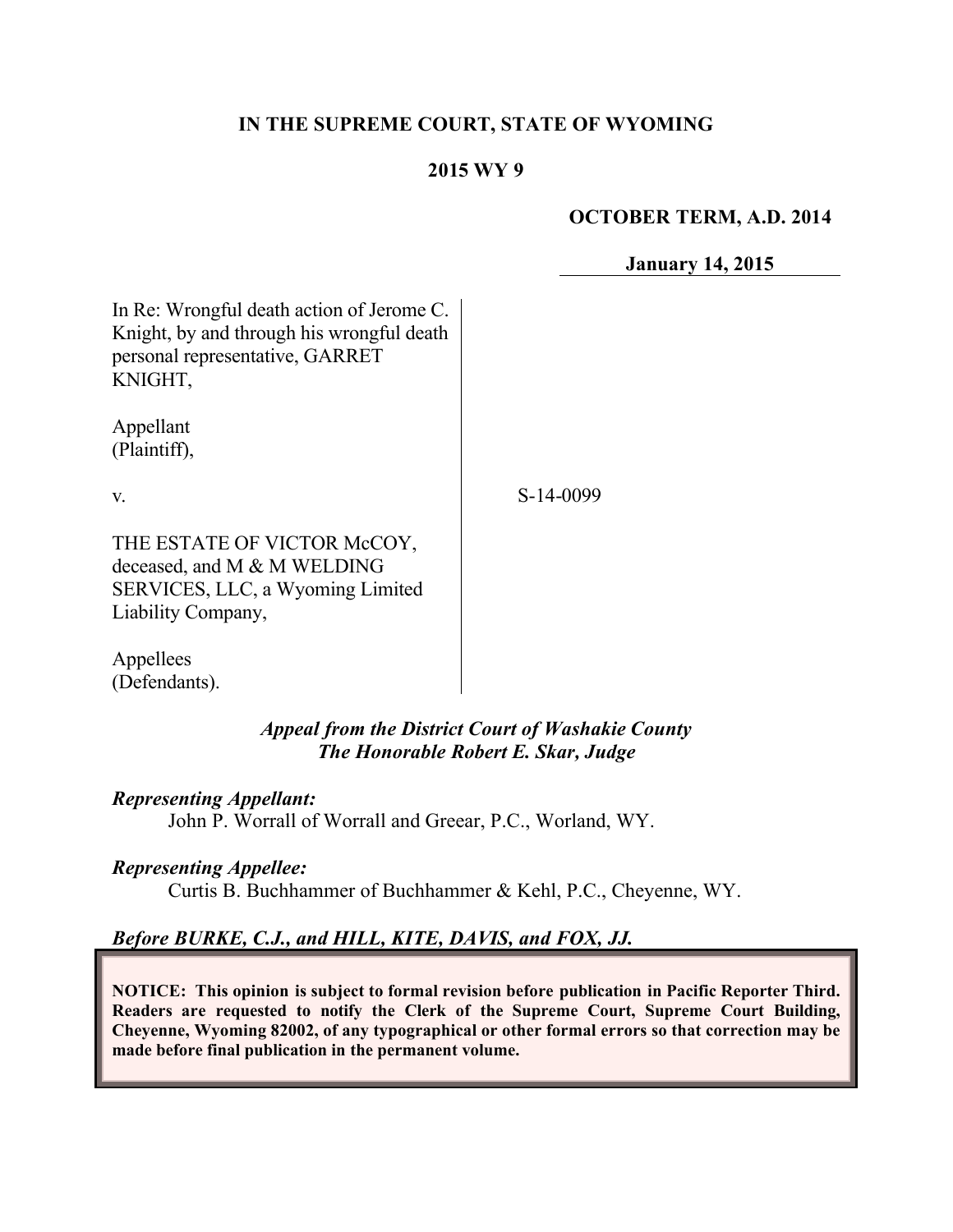#### **HILL,** Justice.

[¶1] This appeal arises out of a wrongful death action following an automobile accident in which both Jerome Knight (Decedent) and Victor McCoy (McCoy) were killed. Decedent was employed by M&M Welding Services, LLC (M&M), and McCoy was one of the owners of M&M. McCoy was driving the vehicle when the accident occurred, and Garret Knight (Plaintiff), as Decedent's personal representative, filed a wrongful death action against the Estate of Victor McCoy (the McCoy Estate) and M&M. The district court granted summary judgment in favor of M&M on grounds of employer immunity under the Wyoming Worker's Compensation Act and summary judgment in favor of the McCoy Estate on grounds of defective service of process, lack of personal jurisdiction, and expiration of the statute of limitations. We affirm in part and reverse in part.

### **ISSUES**

[¶2] Plaintiff states the issues on appeal as follows:

I. Did the District Court correctly determine that Worker's Compensation Coverage existed such as to bar any action by the Plaintiff vs. M&M Welding Services, LLC?

II. Did the District Court err in granting a Summary Judgment based upon an unsigned Summons which was presented to Kathryn McCoy as the Personal Representative of the Estate of Victor McCoy based upon lack of jurisdiction?

III. Did Appellee[s] waive [their] jurisdictional defense by failing to raise [it] in their first W.R.C.P. 12(b) Motion?

# **FACTS**

[¶3] On September 29, 2010, Decedent, who had been employed by M&M for only three or four days, accompanied his supervisor McCoy, who was also an owner in M&M, to a work site south of Worland, Wyoming. At approximately 4:00 p.m., Decedent and McCoy departed from the work site, and with McCoy driving, they headed back to Worland. At approximately 4:20 p.m., about two miles south of Worland, McCoy crossed the highway's center line and collided head on with an oncoming semi-trailer truck. Both Decedent and McCoy immediately died of their injuries. Toxicology tests performed after the accident showed that McCoy was under the influence of a significant amount of methamphetamine at the time of his death.

[¶4] On August 10, 2012, Katherine McCoy was appointed as Administrator of the McCoy Estate. On August 21, 2012, Plaintiff filed a wrongful death action against the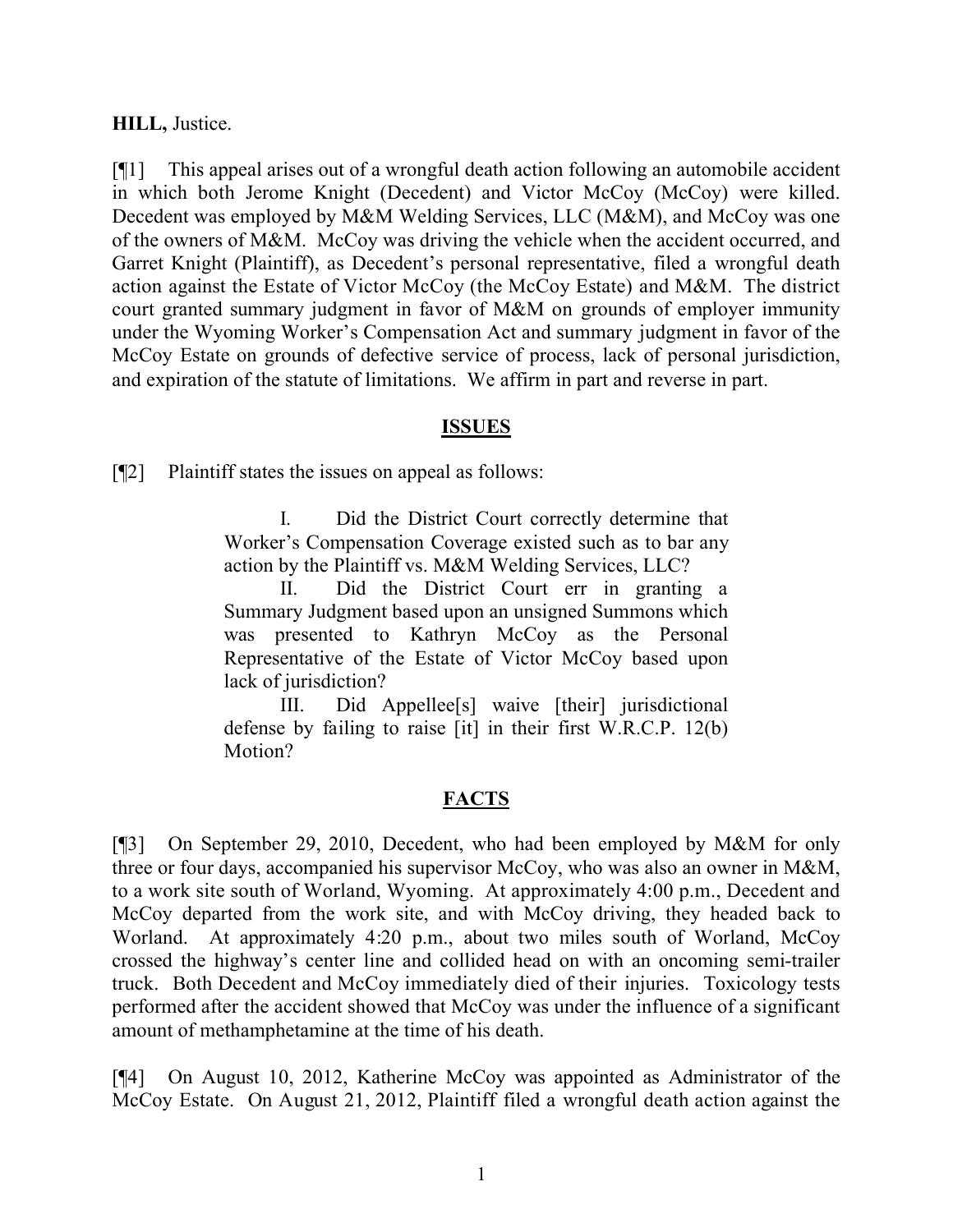McCoy Estate and M&M (collectively Defendants). On September 5, 2012, Katherine McCoy was asked to accept service of Plaintiff's complaint and was at that same time provided with a summons, a copy of the complaint, and an acceptance of service  $\alpha$ document.<sup>1</sup> On September 10, 2012, the acceptance of service bearing Ms. McCoy's signature was filed. The document read, with emphasis in the original:

> **COMES NOW, Katherine McCoy,** and in the aboveentitled cause, and hereby accepts and acknowledges service of the Complaint and Summons, and voluntarily enters her appearance on behalf of The Estate of Victor McCoy, Defendant, herein and consents that said cause may be tried forthwith at the convenience of the Court.

[¶5] On September 19, 2012, Plaintiff filed an amended complaint to specify compliance with Wyo. Stat. Ann. § 27-14-105, which requires notification to the Wyoming Attorney General and the Director of the Wyoming Worker's Compensation Division of any legal action related to an injury for which workers' compensation benefits were paid. On October 1, 2012, Plaintiff served the amended complaint on M&M by serving the amended complaint and a summons on Ashley Morris, the other coowner of M&M. On October 12, 2012, Plaintiff served the amended complaint on the McCoy Estate by serving the amended complaint and a summons on Katherine McCoy.

[¶6] On October 15, 2012, Defendants filed their Answer of Defendants to Amended Complaint. Included in Defendants' affirmative defenses, Defendants alleged: process was defective and insufficient as to each Defendant; improper service of process; and lack of personal jurisdiction over either Defendant.

[¶7] On December 31, 2012, Defendants filed a W.R.C.P. 12(b)(6) motion to dismiss alleging a failure to state a claim upon which relief can be granted. Also on December 31, 2012, Defendants filed a motion for summary judgment. Through the motion to dismiss, Defendants alleged that the McCoy Estate was immune from suit under the Wyoming Worker's Compensation Act. Through the summary judgment motion, Defendants alleged that M&M was immune from suit under the Wyoming Worker's Compensation Act, or alternatively that Plaintiff had elected workers' compensation benefits and was therefore estopped from asserting claims against M&M.

[¶8] The district court held a hearing on Defendants' motions on May 29, 2013, and on July 24, 2013, the court issued its decision. The court found that M&M was immune from suit under the Wyoming Worker's Compensation Act and granted Defendants'

 $\overline{a}$ 

<sup>1</sup> The record contains Ms. McCoy's affidavit, and in that affidavit, Ms. McCoy states that she was asked to accept service of the complaint. The affidavit does not specify who asked Ms. McCoy to accept service, and neither the affidavit nor the record provides any other detail concerning Ms. McCoy's receipt and execution of the acceptance of service.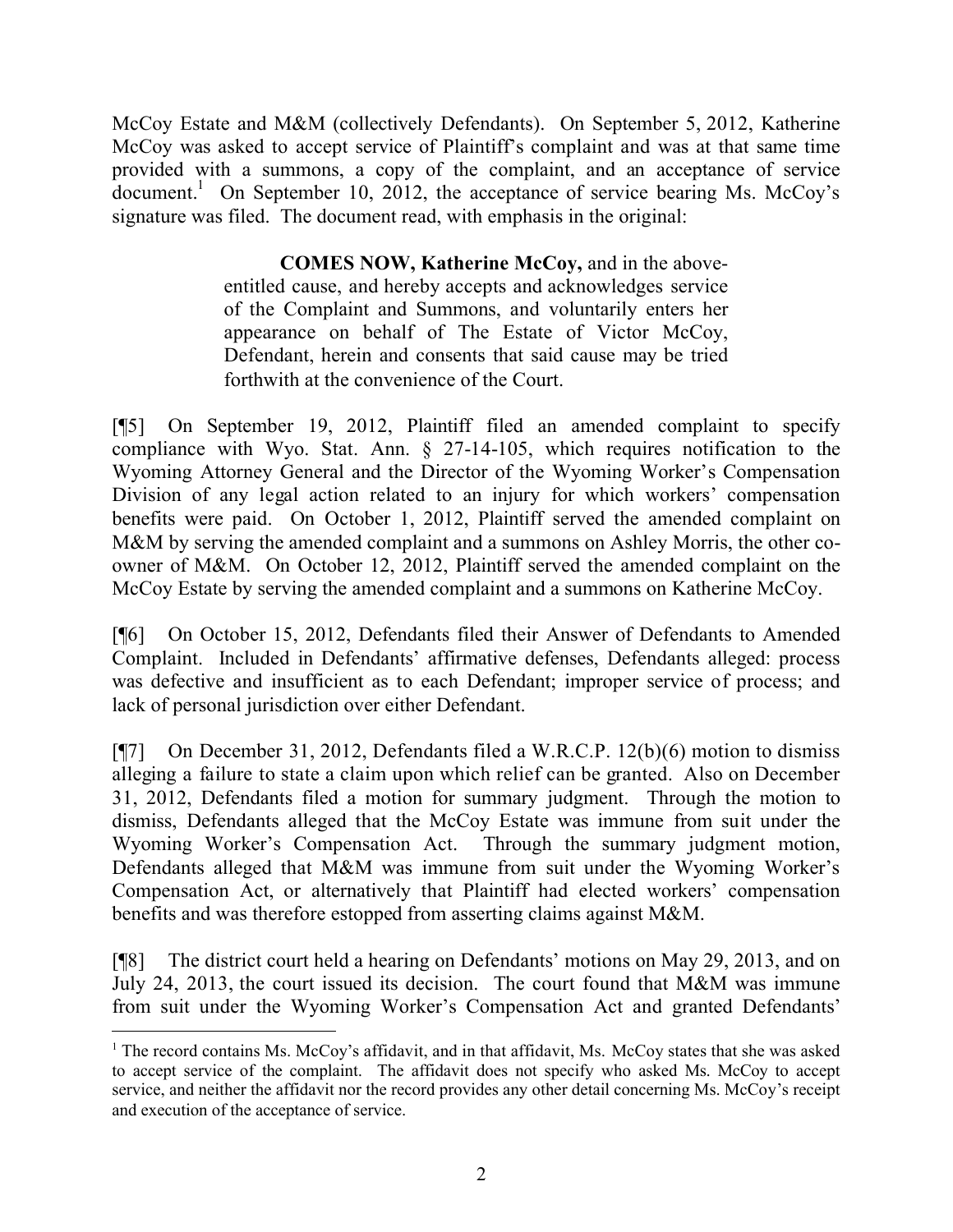summary judgment motion as to claims against M&M. The court found that genuine issues remained on the question whether claims against the McCoy Estate were barred by the Worker's Compensation Act and denied Defendants' summary judgment motion as to claims against the McCoy Estate. With respect to Defendants' motion to dismiss claims against the McCoy Estate, the court ruled that

> while it is yet to be determined whether the allegations in Plaintiff's Complaint amount to an intentional act to cause physical harm or injury to the injured employee, the facts as pled in the Complaint give fair notice of the claim to Defendants and are sufficient to withstand a W.R.C.P.  $12(b)(6)$  motion[.]

[¶9] On August 28, 2013, the McCoy Estate filed a second summary judgment motion. Through its second summary judgment motion, the McCoy Estate alleged that it was entitled to judgment because: 1) Plaintiff named the wrong defendant when it named the McCoy Estate as Defendant (instead of Katherine McCoy, in her capacity as Administrator of the McCoy Estate); 2) process was defective because the summons for the amended complaint was not issued under the seal of the court, was not addressed to the named defendant, and was addressed to Katherine McCoy individually as opposed to in her official capacity as Administrator; and 3) the statute of limitations had expired.<sup>2</sup>

[¶10] The district court heard argument on the McCoy Estate's second summary judgment motion on December 18, 2013, and on January 10, 2014, the court issued an order granting the motion. The court ruled:

> 1. Plaintiff's naming of the Estate of Victor McCoy as the party-defendant, as opposed to Katherine McCoy in her capacity as the personal representative of that estate, was not fatal and could be remedied through amendment of the caption.

> 2. The original complaint and amended complaint in this matter are substantively the same and assert the same claim against the Defendant.

> 3. The summonses that accompanied the complaint and amended complaint were insufficient, did not comply with Rule 4, W.R.C.P., deprive the Court of personal jurisdiction over the Defendant, and are fatal to Plaintiff's claim against Defendant.

 $\overline{a}$ 

<sup>&</sup>lt;sup>2</sup> The McCoy Estate also argued in its second summary judgment motion that the summons served with the original complaint was defective for a number of reasons. It primarily focused, though, on the second summons and amended complaint, contending that the defects in the original summons were rendered moot by the second summons.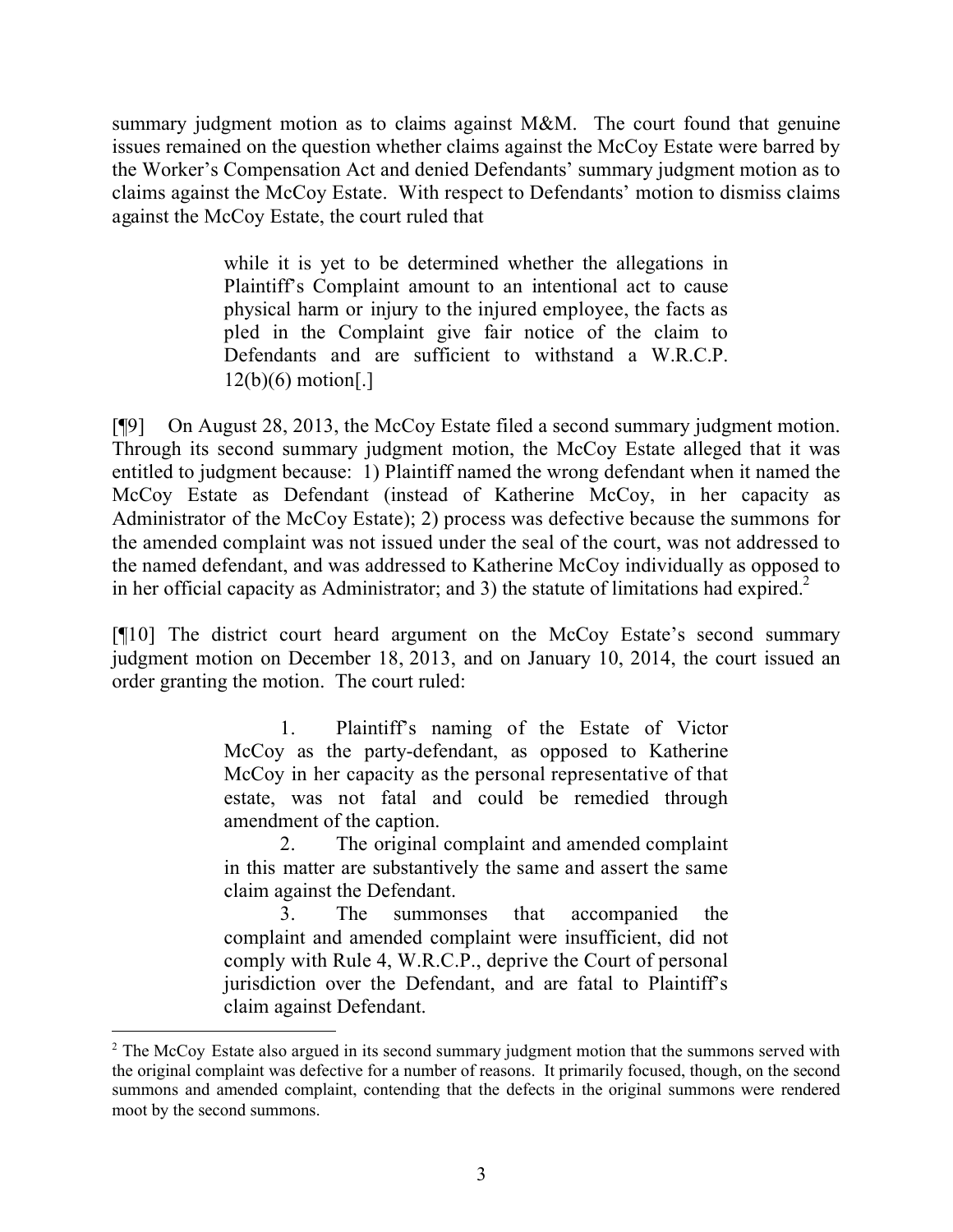4. The Defendant timely raised defenses associated with the insufficiencies of the summonses and personal jurisdiction.

5. The statute of limitations on Plaintiff's claim has expired and there is no savings clause that applies to either toll or extend the applicable statute of limitations.

[¶11] On February 10, 2014, the district court, following Defendants' W.R.C.P. 58 submission of a proposed order, entered its order on Defendants' first summary judgment motion and motion to dismiss. Plaintiff timely appealed the orders granting Defendants' dispositive motions.

## **STANDARD OF REVIEW**

[¶12] We review orders granting summary judgment using the following wellestablished standard of review:

> We review a summary judgment in the same light as the district court, using the same materials and following the same standards. We examine the record from the vantage point most favorable to the party opposing the motion, and we give that party the benefit of all favorable inferences that may fairly be drawn from the record. A material fact is one which, if proved, would have the effect of establishing or refuting an essential element of the cause of action or defense asserted by the parties. If the moving party presents supporting summary judgment materials demonstrating no genuine issue of material fact exists, the burden is shifted to the non-moving party to present appropriate supporting materials posing a genuine issue of a material fact for trial. We review a grant of summary judgment deciding a question of law *de novo* and afford no deference to the district court's ruling.

*Meyer v. Miller*, 2014 WY 91, ¶ 15, 330 P.3d 263, 267 (Wyo. 2014) (quoting *Estate of Dahlke ex rel. Jubie v. Dahlke*, 2014 WY 29, ¶ 26, 319 P.3d 116, 123–24 (Wyo. 2014)).

# **DISCUSSION**

# **A. M&M's Employer Immunity**

[¶13] The district court found undisputed evidence that M&M employed Decedent and paid workers' compensation premiums on his behalf. Based on those findings, the court concluded that M&M's employer immunity under the Wyoming Worker's Compensation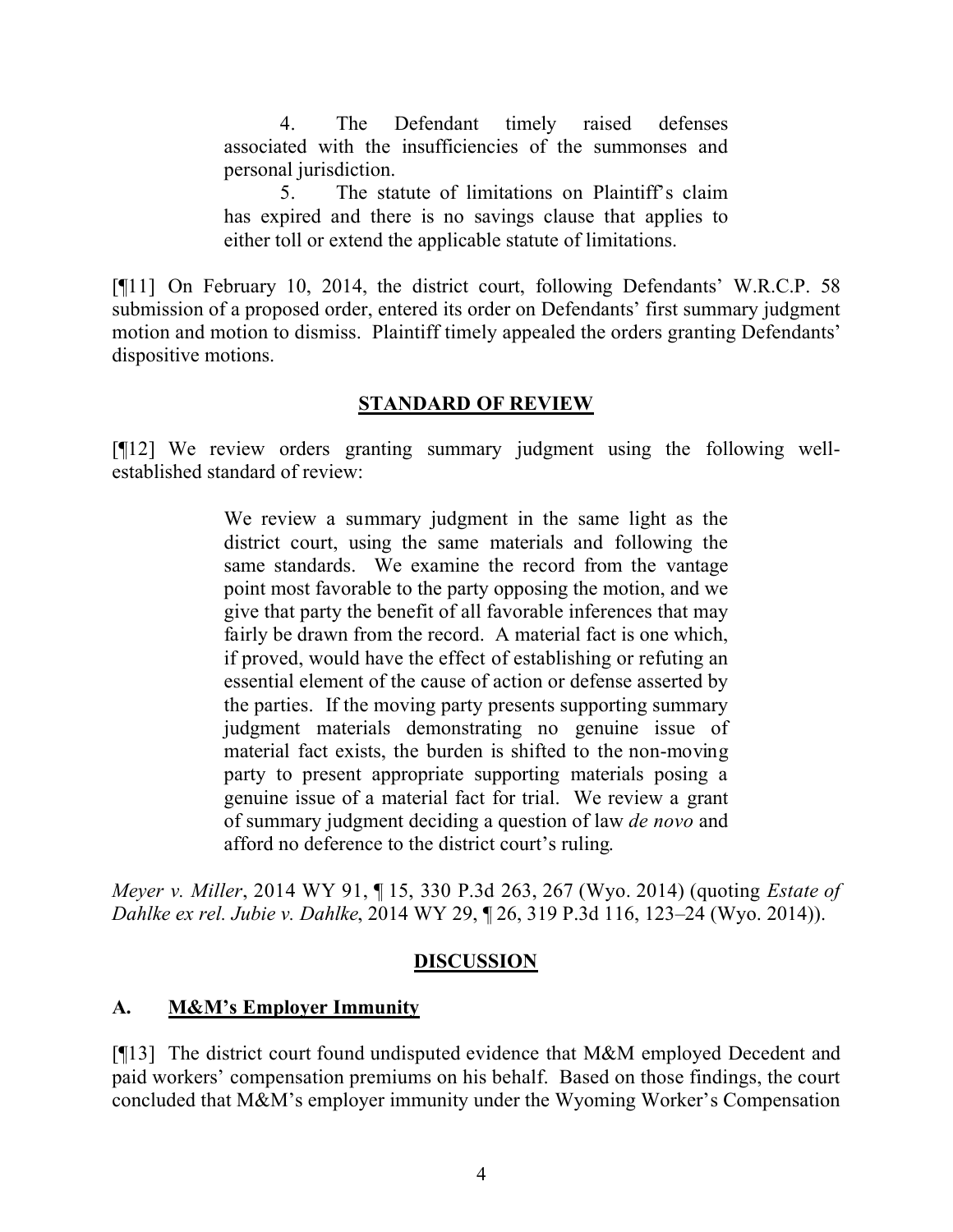Act barred Plaintiff's action against M&M as a matter of law. Plaintiff contends that a question of fact exists as to whether Decedent was properly included on M&M's payroll at the time of the accident and that the court therefore erred in ruling M&M's employer immunity barred Plaintiff's wrongful death claim. We find no error in the court's ruling on M&M's immunity.

[¶14] The Wyoming Constitution makes workers' compensation benefits an employee's sole and exclusive remedy against his or her employer:

> The right of each employee to compensation from the [worker's compensation] fund shall be in lieu of and shall take the place of any and all rights of action against any employer contributing as required by law to the fund in favor of any person or persons by reason of the injuries or death.

Wyo. Const. art. 10, § 4; *see also Clark v. Industrial Co. of Steamboat Springs, Inc.*, 818 P.2d 626, 628-29 (Wyo. 1991).

[¶15] The Wyoming Worker's Compensation Act codifies an employer's immunity as follows:

> (a) The rights and remedies provided in this act for an employee including any joint employee, and his dependents for injuries incurred in extrahazardous employments are in lieu of all other rights and remedies against any employer and any joint employer making contributions required by this act, or their employees acting within the scope of their employment unless the employees intentionally act to cause physical harm or injury to the injured employee, but do not supersede any rights and remedies available to an employee and his dependents against any other person.

\* \* \* \*

(c) This act does not limit or affect any right or action by any employee and his dependents against an employer for injuries received while employed by the employer when the employer at the time of the injuries has not qualified under this act for the coverage of his eligible employees, or having qualified, has not paid the required premium on an injured employee's earnings within thirty (30) days of the date due. When an employee's employment starts within the same month as the injury, the status of delinquency or not contributing shall not apply until after the regular payroll reporting date.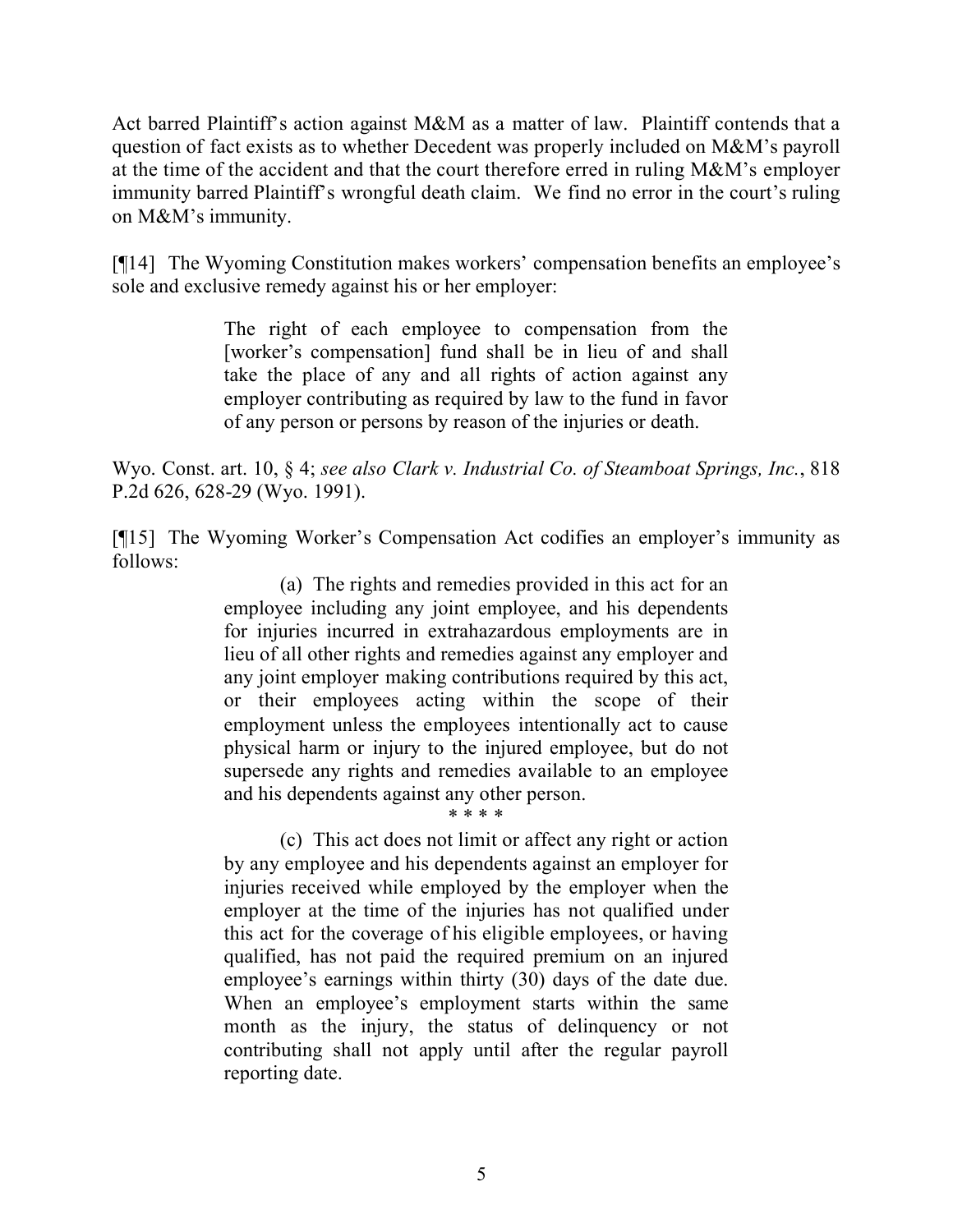Wyo. Stat. Ann. § 27-14-104 (LexisNexis 2013).

[¶16] This Court has recognized that an employer's immunity under the Act is absolute regardless of whether the employer's conduct "amounted to culpable negligence or an intentional tort." *Wessel v. Mapco, Inc.*, 752 P.2d 1363, 1367 (Wyo. 1988) (citing *Parker v. Energy Development Co.*, 691 P.2d 981 (Wyo. 1984)). "An entity asserting the defense of immunity under the worker's compensation statute must establish that it is (1) an employer, (2) who pays into the worker's compensation fund, (3) as required by law." *Clark*, 818 P.2d at 629 (citing *Stratman v. Admiral Beverage Corp.*, 760 P.2d 974, 979 (Wyo.1988)).

[¶17] In support of its summary judgment motion, M&M submitted the affidavit of Ashley Morris, one of M&M's co-owners. Ms. Morris attested:

> 2. On or about August 2, 2010, M&M Welding Services, LLC (hereinafter "M&M"), a Wyoming limited liability company, was formed. I, along with Victor McCoy, were the only members of M&M.

> 3. As a member of M&M, part of my duties included, but were not limited to, doing the bookkeeping and paying bills, procuring worker's compensation for employees of M&M, and reviewing and processing any claims for worker's compensation that were made by M&M employees.

> 4. In late September, Jerome C. Knight became employed by M&M. Jerome C. Knight maintained that employment through the date, and at the time of, his death on September 29, 2010.

> 5. On September 29, 2010, as part of their work duties with M&M, Victor McCoy and Jerome C. Knight were returning to Worland from a work site. On that date, Victor McCoy and Jerome C. Knight were involved in an automobile accident and they both died from injuries that were sustained in the accident.

> 6. From its inception, M&M had a workers' compensation account with Wyoming Workers' Compensation Division. Because Jerome C. Knight began his employment with M&M prior to the workers' compensation reporting date for the month of his hire, which was September of 2010, premium payments to Wyoming's Workers' Compensation Division were not due for him until the following reporting period in October of 2010. From the time of his hire, it was always intended by M&M that Jerome C. Knight, (sic) would be covered by Wyoming's Workers'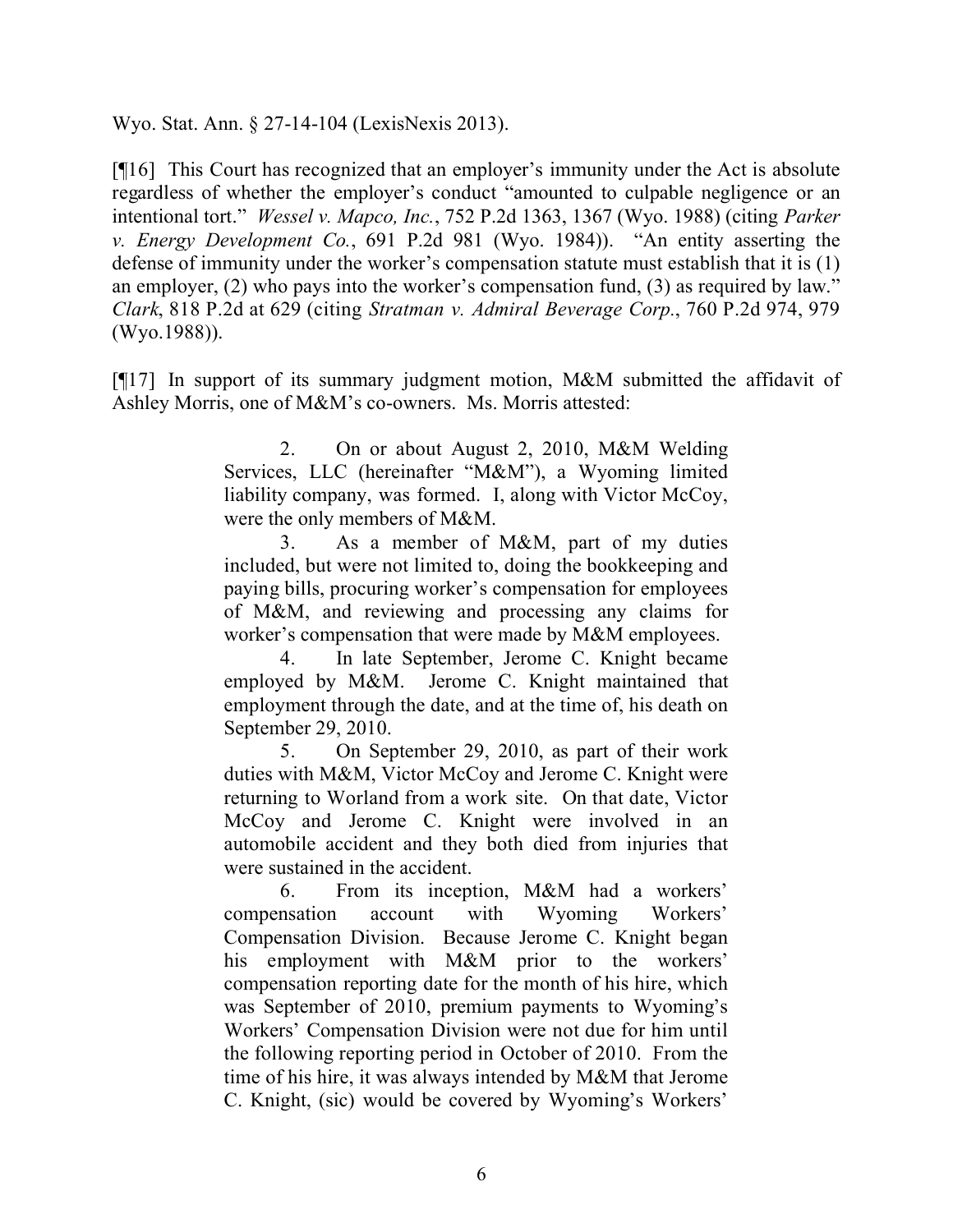Compensation. In fact, it was my understanding that, given the nature of his employment, that M&M was required to procure workers' compensation on Jerome C. Knight.

7. In October of 2010, premium was paid to Wyoming's Workers' Compensation Division for Jerome C. Knight. As part of my duties with M&M, I personally prepared the check and paid that workers' compensation premium from a bank account owned by M&M. As part of my duties with M&M, I also prepared a report of injury for Wyoming's Workers' Compensation Division that pertained to the death of Jerome C. Knight from the September 29, 2010, automobile accident.

8. A representative of Jerome C. Knight thereafter filed a claim for benefits with Wyoming Workers' Compensation Division that consisted of funeral expenses in the amount of \$9,638. As part of my duties with M&M, I was made aware of the claim and lodged no objection on behalf of M&M to that claim for benefits. After the worker's compensation claim was presented on behalf of Jerome C. Knight, Wyoming Workers' Compensation Division approved the claim and paid a benefit in the amount of \$9,353 for funeral expenses.

9. Attached hereto as Exhibit "1" is a true and correct copy of the "Employer's Monthly Claims Statement" for the month of November 2010 that was received by M&M from Wyoming Workers Safety and Compensation Division. The statement was personally received and reviewed by me as part of my regular duties with M&M. It was, and remains, my understanding that Exhibit "1" is the notice of the final determination by Wyoming's Workers' Compensation Division to pay the funeral expenses of Jerome C. Knight. To my knowledge, the benefit noted in Exhibit "1" was paid by Wyoming's Workers' Compensation Division and no representative of Jerome C. Knight ever rejected payment of that benefit.

[¶18] Ms. Morris' affidavit is evidence that M&M was Decedent's employer and that it paid into the workers' compensation fund for Decedent's coverage as required by law. M&M therefore, through the Morris affidavit, established its immunity under the Worker's Compensation Act. *See Clark*, 818 P.2d at 629. With M&M having met its initial burden of establishing a prima facie case for summary judgment, the burden shifted to Plaintiff to present specific facts and evidence demonstrating that a genuine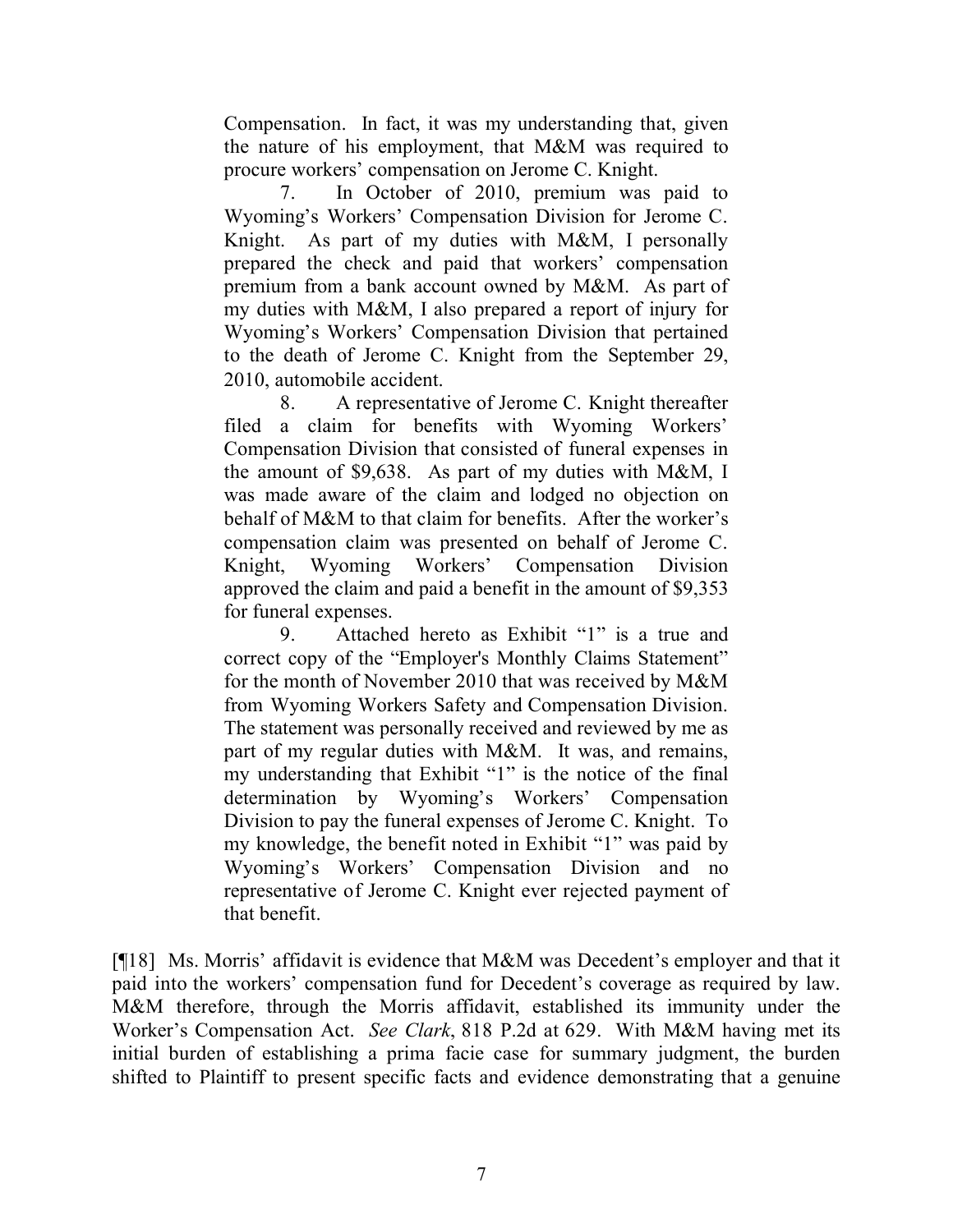issue of material fact exists. *See Symons v. Heaton*, 2014 WY 4, ¶ 7, 316 P.3d 1171, 1174 (Wyo. 2014).

[¶19] In responding to M&M's summary judgment motion, Plaintiff did not present evidence that Decedent was not an employee of M&M. Indeed, Plaintiff did not dispute that fact and alleged in both his complaint and amended complaint that Decedent was an employee of M&M. Plaintiff likewise did not present evidence refuting M&M's evidence that it timely paid into the workers' compensation fund for Decedent's coverage. Instead, Plaintiff contends that M&M's payment into the workers' compensation fund was not effective to obtain coverage for Decedent because M&M did not comply with the Act's requirement that an employer submit a true copy of its payroll certifying its employees engaged in extrahazardous employment. On this basis, Plaintiff contends that the district court erred in finding that M&M was entitled to judgment as a matter of law. We disagree.

[¶20] The Act provides as follows concerning an employer's obligation to submit a true and certified payroll:

> Except as provided under subsection (e) of this section, each employer shall forward to the division on forms provided by the division, a true copy of the payroll of his employees engaged in extrahazardous employment during the current calendar month or quarterly reporting period, certified and affirmed by himself or a person having knowledge of the payrolls under penalty of perjury. Payroll reports and monthly payments under this act shall be submitted on or before the last day of the month following the month in which the earnings are paid, unless otherwise provided by rule and regulation of the division.

Wyo. Stat. Ann. § 27-14-202(a) (LexisNexis 2013).

[¶21] Plaintiff contends that M&M did not comply with this requirement because it stopped payment on the paycheck it issued to Decedent, as attested to in Plaintiff's affidavit:

> 3. On or about September 30th, 2010, Ashley Morris, one of the principals of M&M Welding Services, LLC, gave to me a check in excess of \$200.00, representing my son's only paycheck from M&M Welding Services, LLC. 4. A few days later when I attempted to deposit

> that check into his bank account, M&M Welding Services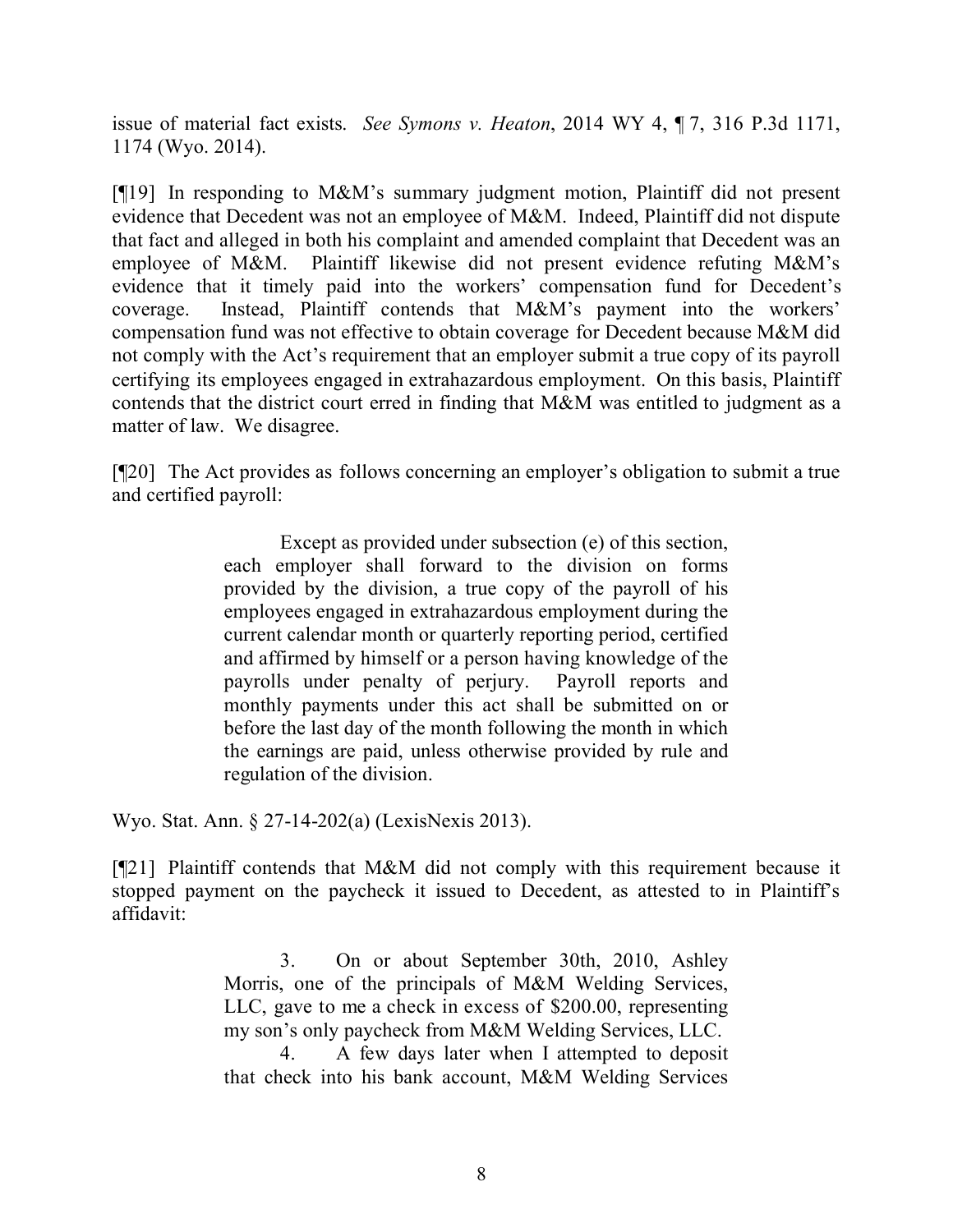had stopped payment on that check. Since that time, despite demand, no remuneration has been made.

[¶22] Plaintiff contends that because M&M stopped payment on Decedent's paycheck, Decedent was not on M&M's payroll and thus any payroll that included Decedent on it would not have been a true payroll. Plaintiff argues that this alleged failure to report an accurate payroll means that M&M could not have lawfully paid into the workers' compensation fund for Decedent's coverage and Decedent therefore had no workers' compensation coverage. We reject Plaintiff's argument because we find that he has failed to present evidence that Decedent was not properly reported on M&M's payroll.

[¶23] The Act defines the term "payroll" to mean "'gross earnings' as defined under paragraph (a)(ix) of this section." Wyo. Stat. Ann.  $\S$  27-14-102(a)(xiv) (LexisNexis 2013). "Gross earnings" is then defined to mean "remuneration *payable* for services from any source including commissions, bonuses and cash and excluding tips and gratuities." Wyo. Stat. Ann. § 27-14-102(a)(ix) (LexisNexis 2013) (emphasis added). Importantly, in defining the term "payroll," the Act refers to remuneration payable and not remuneration paid. The Act does not define the term payable, but looking to its dictionary definition, we find that it means the amount "that may, can, or must be paid." Merriam-Webster's Collegiate Dictionary 910 (11th ed. 2007).

[¶24] Plaintiff's evidence showed that M&M stopped payment on the paycheck that it issued to Decedent, but Plaintiff did not present evidence that there was no amount payable to Decedent. There is no dispute that Decedent was an employee of M&M, that Decedent performed work for M&M, that M&M paid into the workers' compensation fund for Decedent's coverage, and that workers' compensation benefits were in fact paid to cover the costs of Decedent's funeral services. Thus, although M&M, for undisclosed reasons, stopped payment on Decedent's paycheck, the unrefuted evidence and undisputed facts show that there were amounts owing Decedent and that Decedent would have properly been included in M&M's payroll. Plaintiff's assertions to the contrary are not supported by evidence and instead require that we speculate that the reason payment on Decedent's paycheck was stopped was because those amounts were not due and owing Decedent. This type of conjecture is insufficient to overcome a summary judgment movant's prima facie case and to establish an issue of material fact:

> The evidence opposing a prima facie case on a motion for summary judgment "must be competent and admissible, lest the rule permitting summary judgments be entirely eviscerated by plaintiffs proceeding to trial on the basis of mere conjecture or wishful speculation." Speculation, conjecture, the suggestion of a possibility, guesses, or even probability, are insufficient to establish an issue of material fact.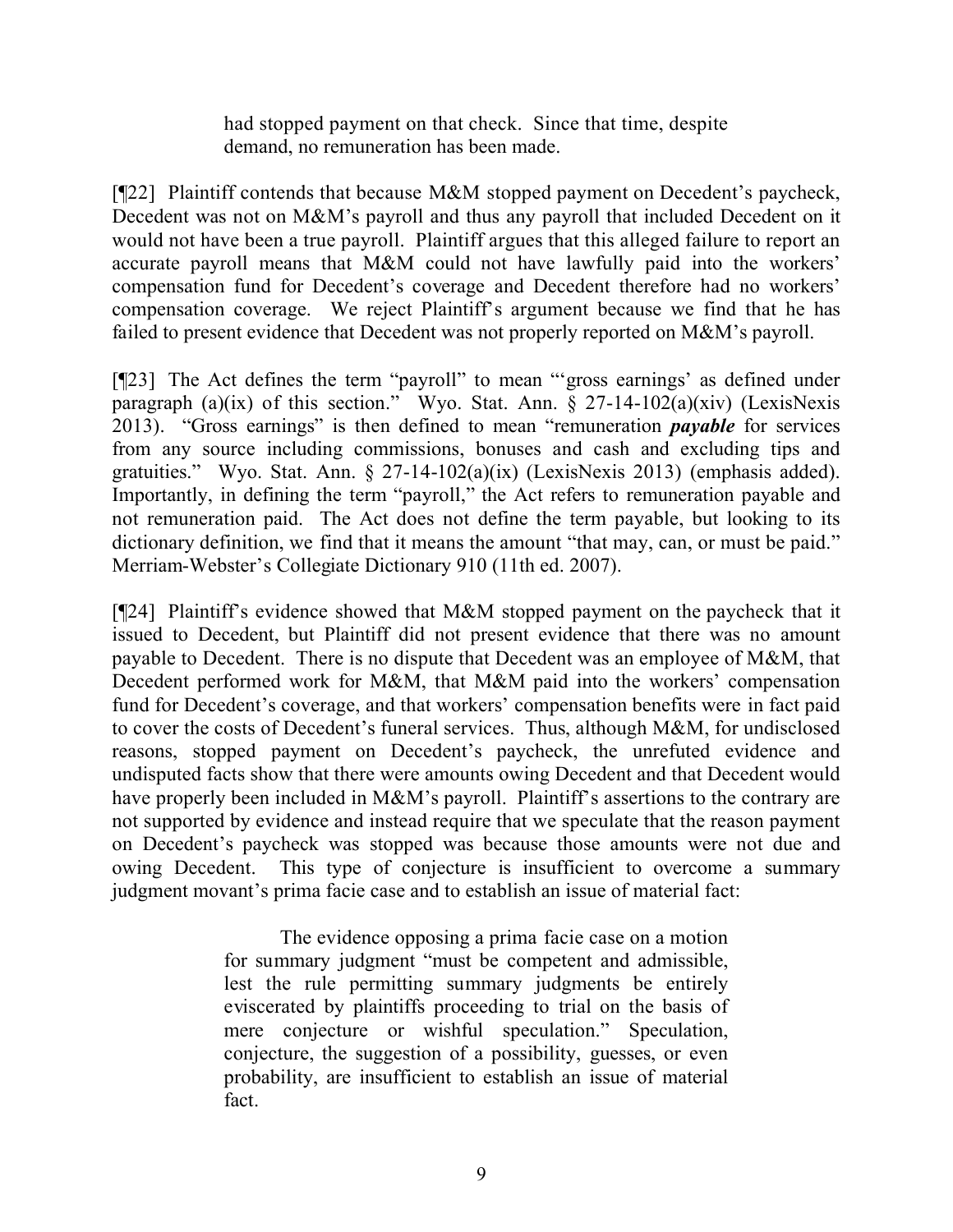*Symons*, ¶ 7, 316 P.3d at 1174 (citing *Cook v. Shoshone First Bank*, 2006 WY 13, ¶ 12, 126 P.3d 886, 890 (Wyo. 2006)).

[¶25] While it is troubling to this Court that amounts owing for Decedent's employment with M&M have apparently not been paid, the Act does not define the term "payroll" based on amounts paid, but rather is based upon amounts payable. M&M's obligation to issue Decedent's final paycheck is thus a separate issue from the question of its workers' compensation coverage for Decedent. Because the undisputed facts and unrefuted evidence show that M&M was Decedent's employer and properly paid into the workers' compensation fund for Decedent's coverage, we conclude that the district court properly ruled that Plaintiff's claims against M&M are barred by the Wyoming Worker's Compensation Act.<sup>3</sup>

### **B. Service on McCoy Estate and Statute of Limitations**

 $\overline{a}$ 

[¶26] The district court found that fatal defects in the summons Plaintiff served on the McCoy Estate rendered that service ineffective and left the court without personal jurisdiction over the McCoy Estate. Because the statute of limitations for Plaintiff's wrongful death claim had expired and service could no longer relate back to the date the complaint was originally filed, the court ruled that the McCoy Estate was entitled to judgment as a matter of law. Although we agree that Plaintiff's service of process on the McCoy Estate was defective, we find that because the McCoy Estate accepted service, entered its appearance in the action, and consented to the court's trial of the matter, those defects did not affect the court's personal jurisdiction and Plaintiff's action was commenced within time allowed by the wrongful death statute of limitations.

[¶27] This Court has held that "[a] court does not acquire personal jurisdiction over a party that has not been properly served." *Lundahl v. Gregg*, 2014 WY 110, ¶ 9, 334 P.3d 558, 562 (Wyo. 2014) (citing *Rosty v. Skaj*, 2012 WY 28, ¶ 22, 272 P.3d 947, 955 (Wyo. 2012)). We have also observed, however, that "when a defendant appears voluntarily, without questioning the court's personal jurisdiction, that appearance is the equivalent of proper service of process." *Lundahl*, ¶ 11, 334 P.2d at 562 (citing *Operation Save Am. v. City of Jackson*, 2012 WY 51, ¶ 54, 275 P.3d 438, 456 (Wyo. 2012)); *see also In re Adoption of MSVW*, 965 P.2d 1158, 1162 (Wyo. 1998). We have explained:

> In order for a court to acquire jurisdiction over a defendant, that defendant must be properly served or must "voluntarily" appear. A judgment entered without the court

<sup>&</sup>lt;sup>3</sup> Because we find that Plaintiff has failed to present evidence that Decedent was not properly reported on M&M's payroll, we need not and do not address whether an inaccuracy in an employer's payroll report is a discrepancy that would necessarily undermine an employer's workers' compensation coverage and immunity under the Act.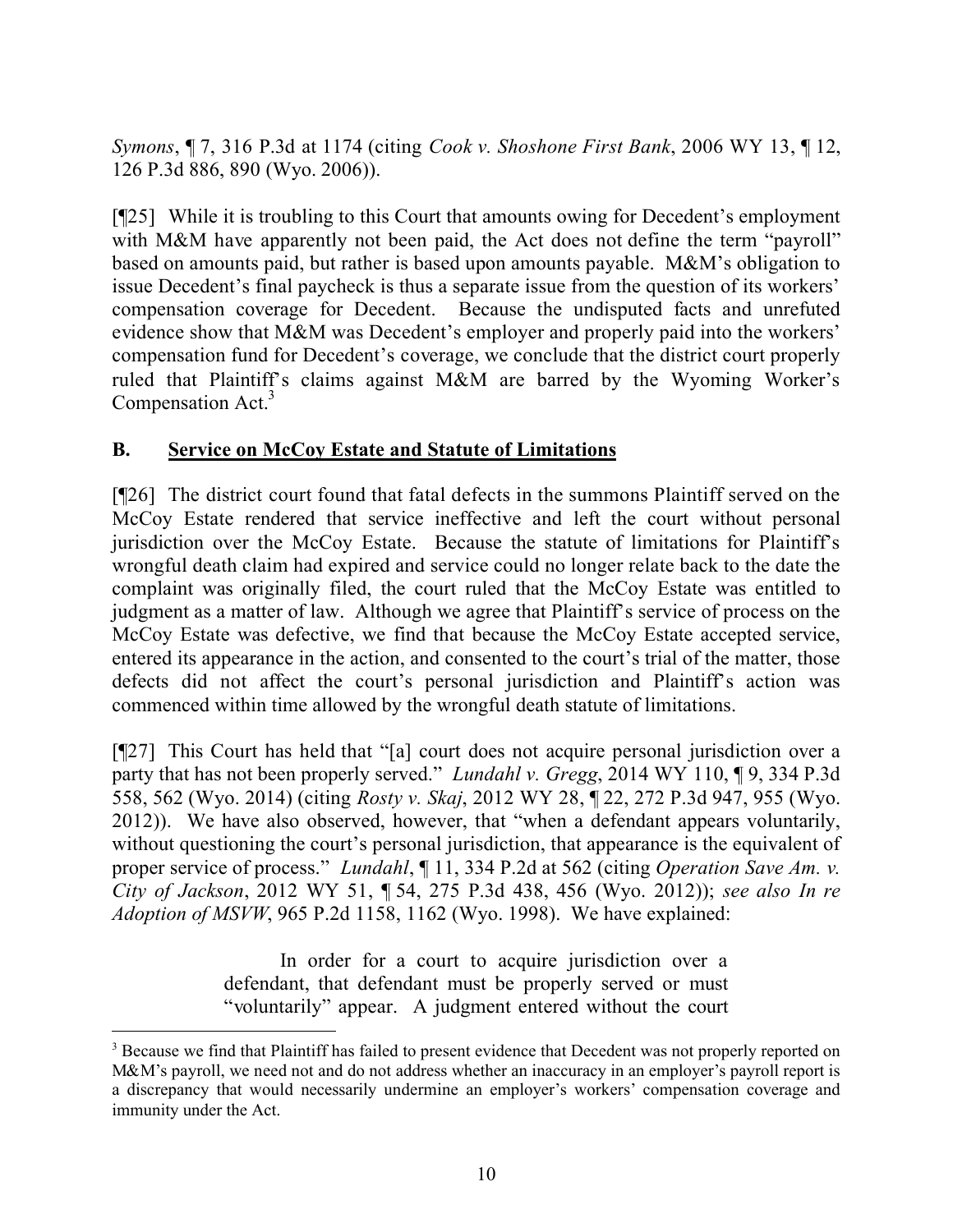having jurisdiction is null and void. A defendant may waive his right to challenge a court's jurisdiction. Such a challenge should be made at the defendant's soonest opportunity. Failure to timely broach the issue with the court may result in waiver of that defense. Most importantly for this case, where a defendant appears voluntarily, without questioning the court's personal jurisdiction, that appearance is the equivalent of proper service of process. *Matter of Adoption of MSVW*, 965 P.2d 1158, 1162 (Wyo. 1998); and *see Ostermiller v. Spurr*, 968 P.2d 940, 943 (Wyo. 1998) (consent to court's jurisdiction for one purpose may result in court's jurisdiction for any related purpose).

*Operation Save Am.*, ¶ 54, 275 P.3d 455-56 (quoting *JAG v. State Dep't of Family Servs.*, 2002 WY 158, ¶ 13, 56 P.3d 1016, 1019 (Wyo. 2002)); *see also Walton v. State ex rel. Wood*, 2002 WY 108, ¶ 10, 50 P.3d 693, 697 (Wyo. 2002) (failure to question personal jurisdiction at earliest opportunity deemed a waiver).

[¶28] The McCoy Estate executed an acceptance of service through its estate administrator, and that acceptance of service was the McCoy Estate's first appearance in the action. The document did not challenge the district court's personal jurisdiction over the McCoy Estate. Instead, through the document, the estate administrator accepted and acknowledged service of the complaint and summons, "voluntarily enter[ed] her appearance on behalf of [the McCoy Estate]" and consented "that said cause may be tried forthwith at the convenience of the Court." Although Defendants subsequently filed an answer in which they asserted affirmative defenses alleging defects in the service of process and challenging the court's personal jurisdiction, the McCoy Estate had already waived those objections through its acceptance of service.

[¶29] The McCoy Estate contends that its acceptance of service should be disregarded because it is not in the form required by W.R.C.P. 4(o) and had acceptance of service been in the required form, it would not have resulted in a waiver of objections to defects in process or service of process. While the acceptance of service was not in the form required by W.R.C.P. 4(o), we do not agree that that changes the outcome in this case.

[¶30] W.R.C.P. specifies when an action is deemed commenced for purposes of applying a statute of limitations. It provides:

> For purposes of statutes of limitation, an action shall be deemed commenced on the date of filing the complaint as to each defendant, if service is made on the defendant or on a co-defendant who is a joint contractor or otherwise united in interest with the defendant, within 60 days after the filing of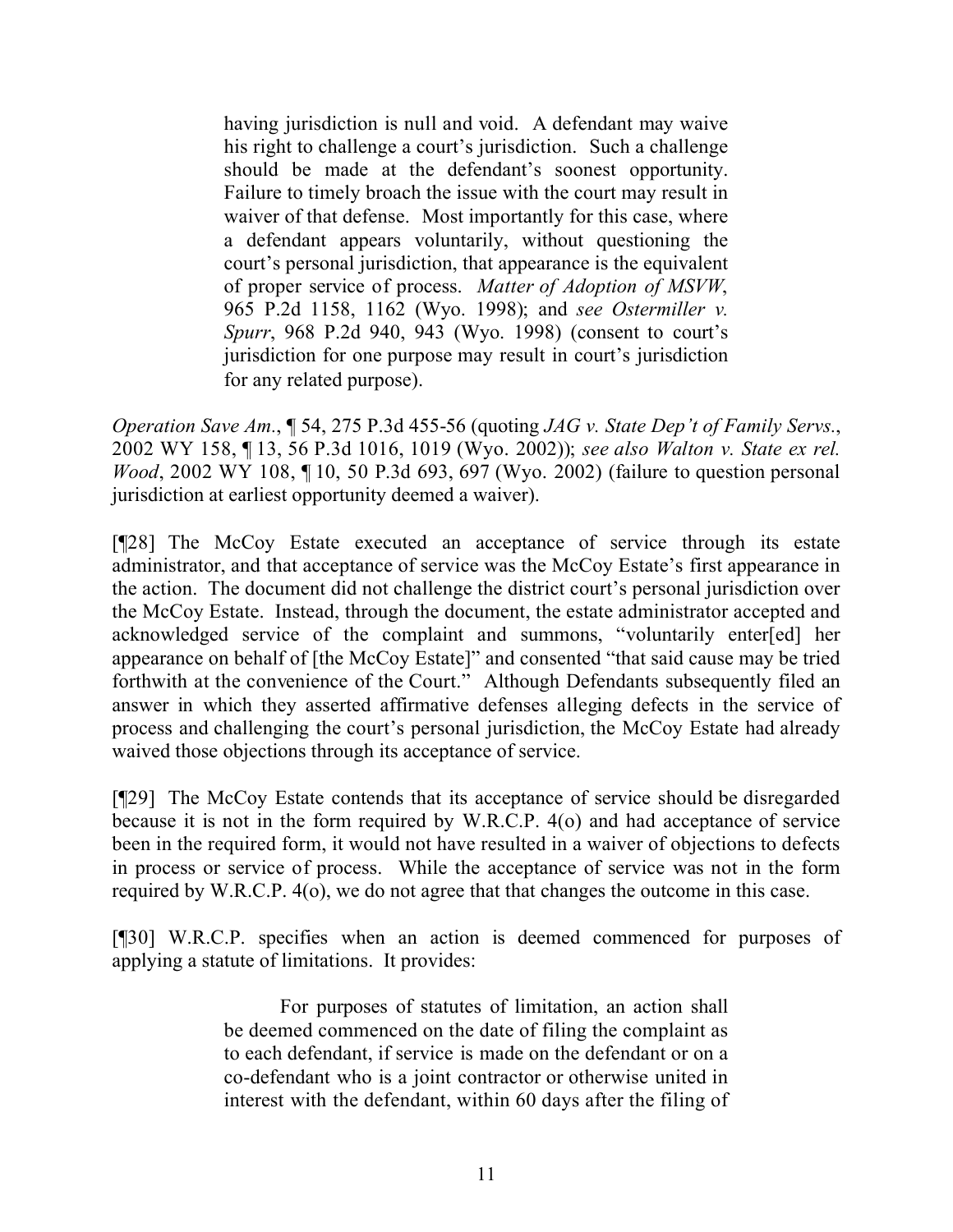the complaint. If such service is not made within 60 days the action shall be deemed commenced on the date when service is made. *The voluntary waiver, acceptance or acknowledgment of service, or appearance by a defendant shall be the same as personal service on the date when such waiver, acceptance, acknowledgment or appearance is made*. When service is made by publication, the action shall be deemed commenced on the date of the first publication.

W.R.C.P. 3(b) (LexisNexis 2014) (emphasis added).

[¶31] By its plain terms, W.R.C.P. 3(b) does not limit those acts that will be deemed the same as personal service to a W.R.C.P. 4(o) waiver of service. The rule identifies waiver, acceptance, acknowledgment or appearance as the equivalents of personal service, and the rule's use of the disjunctive "or" means any one of these will suffice to commence the action. *See Olivas v. State ex rel. Wyo. Workers' Safety and Compensation Div.*, 2006 WY 29, ¶ 15, 130 P.3d 476, 484 (Wyo. 2006) (quoting *Basin Elec. Power Coop. v. State Bd. of Control*, 578 P.2d 557, 566 (Wyo. 1978)) ("[T]he word 'or' is usually used in the disjunctive sense, and 'when two [or more] clauses are expressed in the disjunctive, this generally indicates alternatives, requiring separate treatment.'"). Thus, the McCoy Estate's acceptance of service, which was an acceptance, an acknowledgement, and an appearance, sufficed to be the equivalent of personal service and caused the action to commence before the statute of limitations expired.

[¶32] We also note that in terms of waiving objections to defects in process or service of process, the acceptance of service in this case was not functionally different from a W.R.C.P. 4(o) waiver. W.R.C.P. 4(o)(1) provides that a "defendant who waives service of a summons does not thereby waive any objection to the venue or to the jurisdiction of the court over the person of the defendant." W.R.C.P. Form 1-B, which is the waiver of service form, clarifies, however, that "[a] party who waives service of the summons retains all defenses and objections (except any relating to the summons or to the service of the summons), and may later object to the jurisdiction of the court or to the place where the action has been brought." The Practice Commentary to the federal waiver of service rule explains:

> Subdivision (b) of Rule 12 of the Federal Rules of Civil Procedure has seven numbered grounds of objection. Of the seven, two are waived when the request for waiver is honored by the defendant: the objections numbered 4, on insufficiency of process, and 5, on insufficiency of service of process. Since there is no summons in the picture at all when the waiver procedure is fulfilled, objection 4 has nothing to operate on, and dispensing with formal service is of course